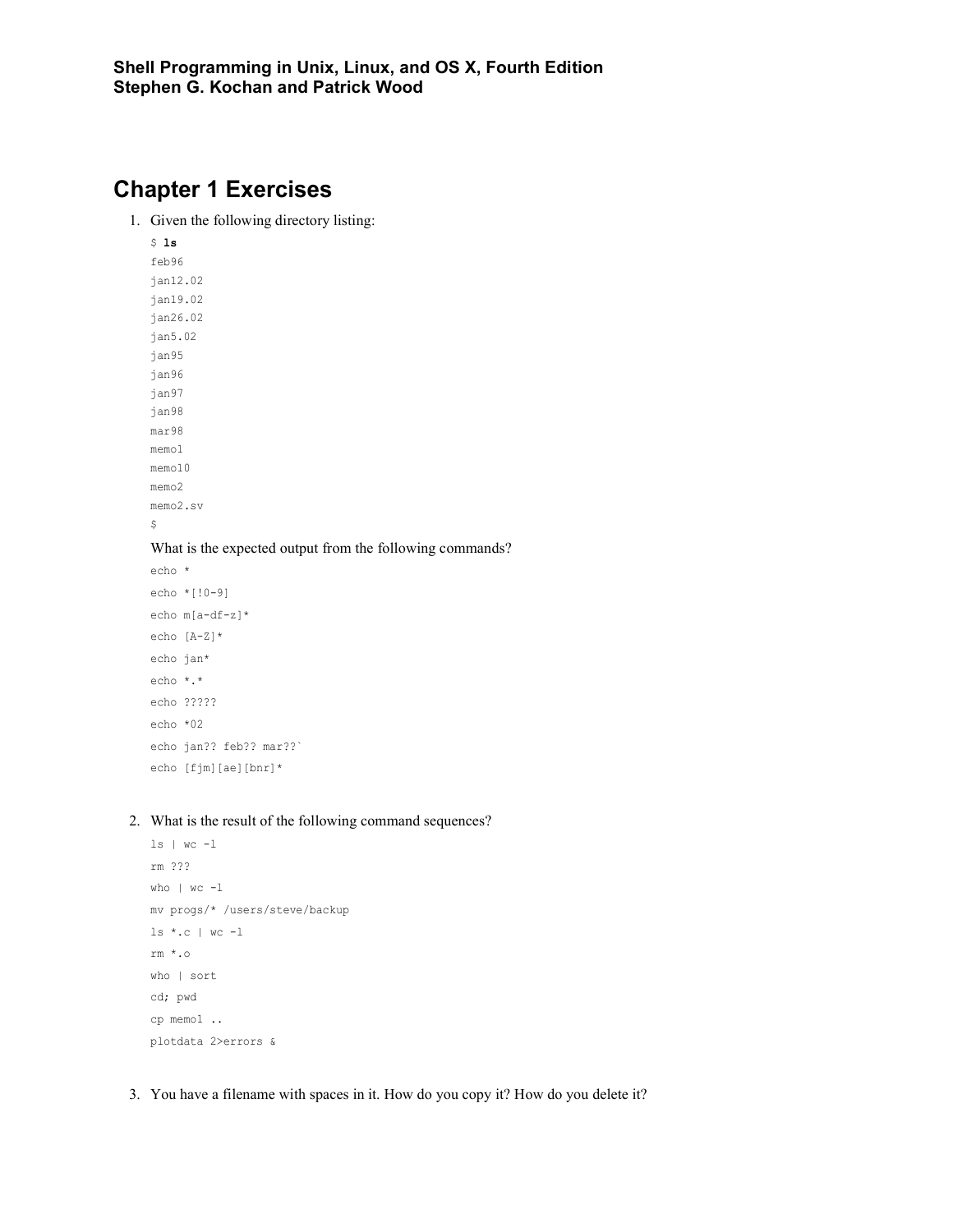- 4. Describe the difference between > and >>, and then describe <. Explain what the sequence << means to the shell.
- 5. The ls command is important for shell programmers, but it has some quirks. Offer solutions for the following:
	- a. ls gives you single-column output, but you want it to be shown in multiple columns.
	- b. ls shows output sorted alphabetically. Sort it by most recently modified to least instead.
	- c. Type two different ways to have ls include file size information.
	- d. The opposite of a: Force ls to output a one-column file listing.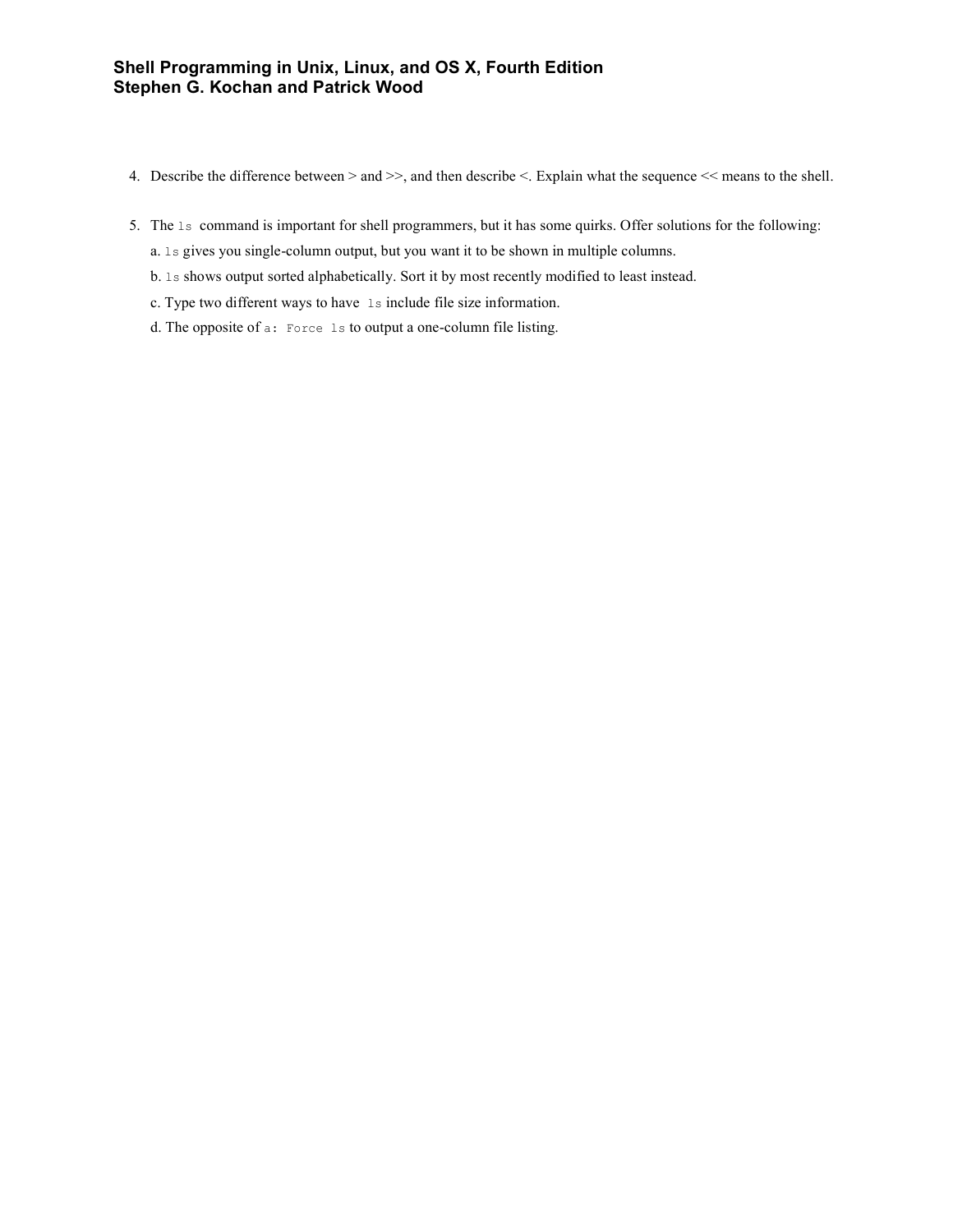# **Chapter 2 Exercises**

1. Gareth has this /etc/login entry:

gareth:\*:117:100:Gareth T:/users/gareth:/bin/bash

What are his home directory, login shell, and user ID?

- 2. Use the command **echo /bin/\*sh** to see how many shells you have on your system. Are they all login shells?
- 3. When you type in a command to your shell, it uses a particular variable to ascertain where to look for that command. What is it, and what happens if it's set to NULL?
- 4. Suppose you were in a directory with the following files:

```
$ 1sarsenal
chelsea
manchester city
tottenham hotspurs
```
How many arguments would be sent to the shell in each of the following cases?

```
echo *
echo "*"
echo [ac]*
echo *\ *
```
5. What do you think would happen if you invoked the following command on the shell? Why? **cat infile | sort | wc -l > infile**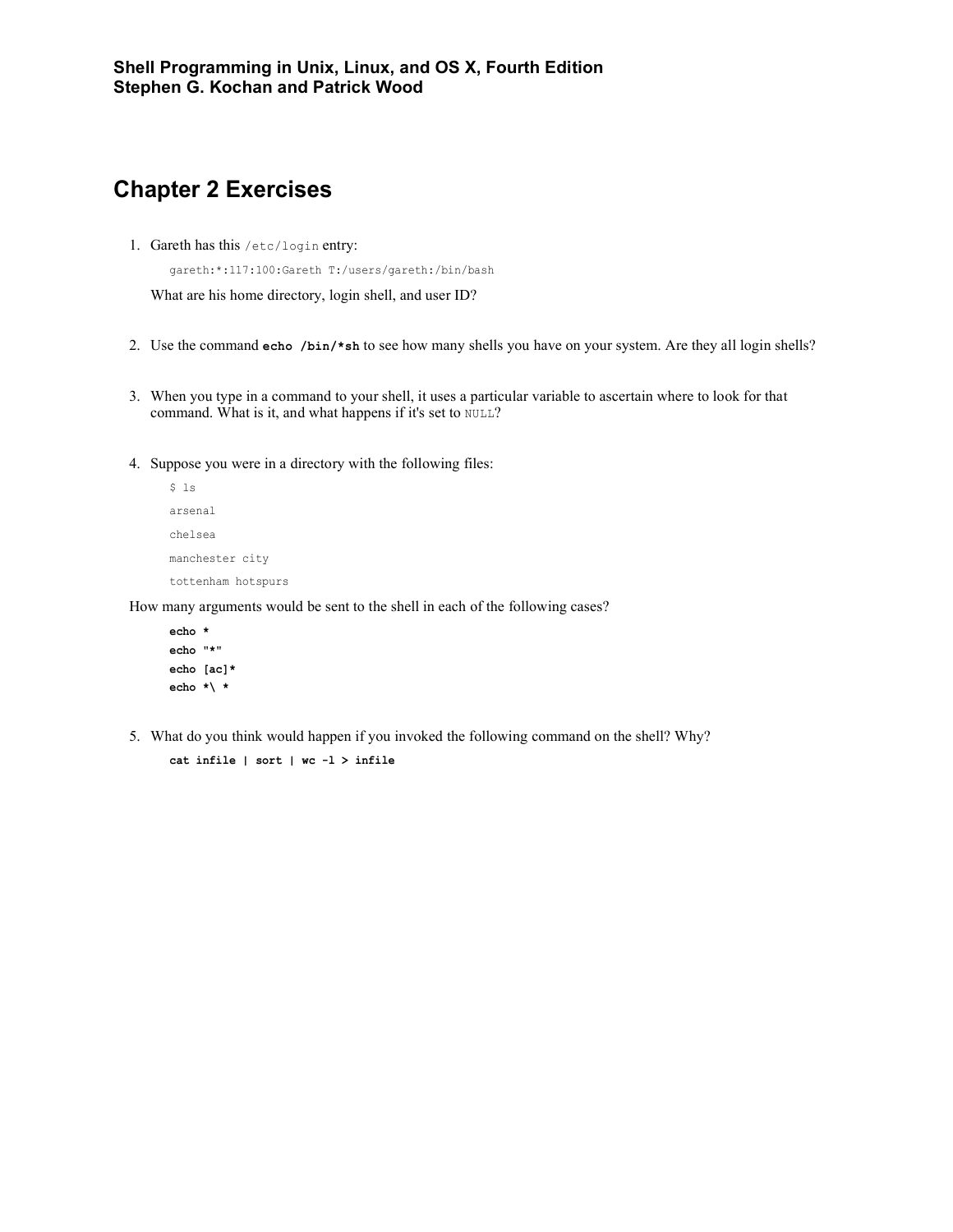## **Chapter 3 Exercises**

1. What will be matched by the following ed regular expressions? (Tip: If you're using them in other contexts, you should omit the backslashes)

```
x^{\star}[0-9]\setminus\{3\}\\mathtt{x}\mathtt{x}^{\star}[0-9]\ (3,5\)x\backslash\{5, \backslash\}\wedge...
x\backslash\{10\}\}[A-Za-z_][A-Za-z_0-9]*
[0-9]*
^Begin$
[0-9][0-9][0-9]
\wedge(.\).*\1$
```
2. What will be the effect of the following commands?

```
who | grep 'mary'
who | grep '^mary'
grep '[Uu]nix' ch?/*
ls -l | sort -k4n
sed '/^$/d' text > text.out
sed 's/\( [Uu]nix\rangle)/\1(TM)/g' text > text.out
date | cut -c12-16
```
- 3. Write the command to **f**ind all logged-in users with usernames of at least four characters.
- 4. Find all users on your system whose user IDs are greater than 99, and the number of users on your system whose user IDs are greater than 99.
- 5. List all the files in your directory in decreasing order of file size.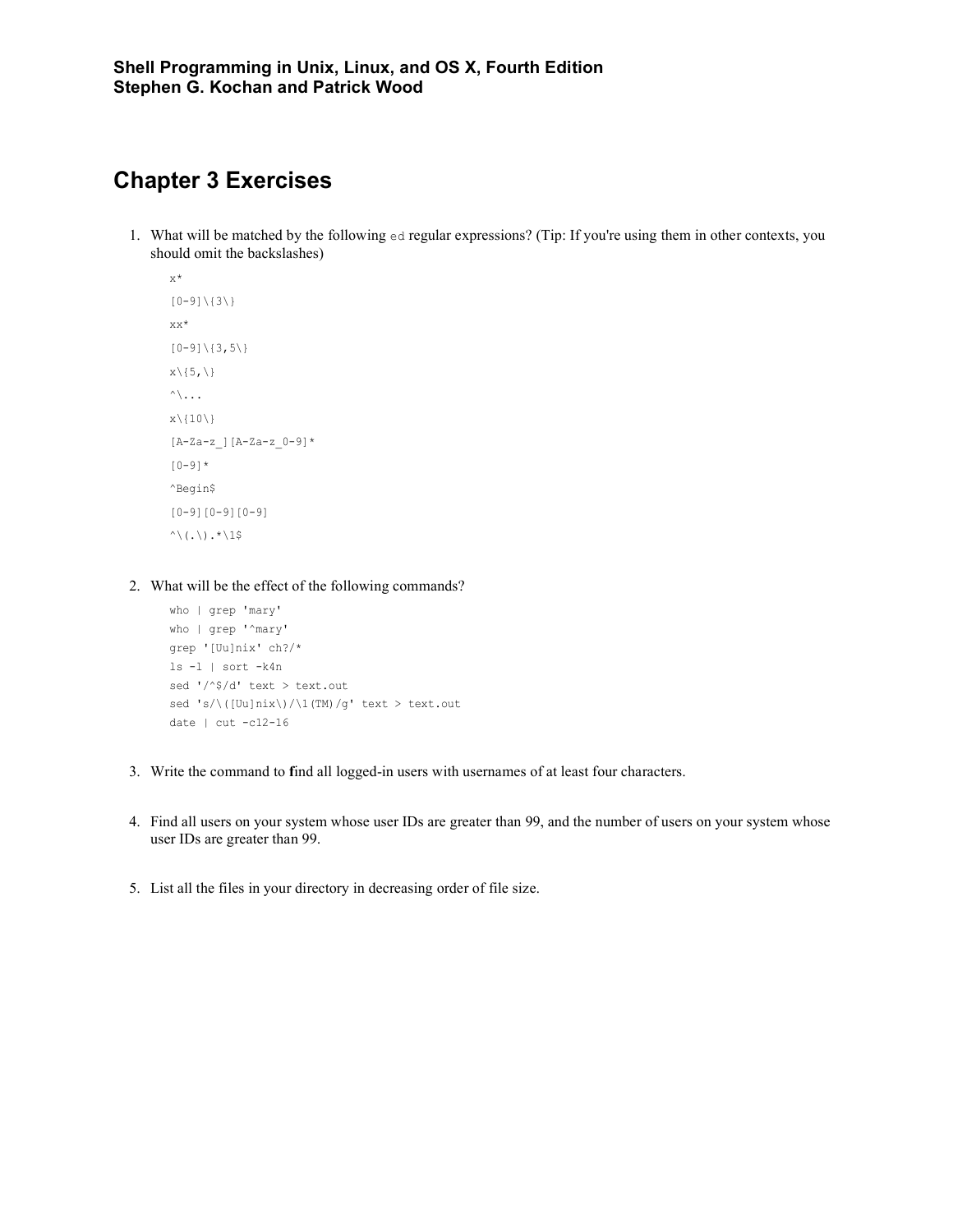# **Chapter 4 Exercises**

1. Which of the following are valid variable names?

```
XxXxXx
HOMEDIR
file_name
x09
file1
Slimit
```
- 2. Suppose that your HOME directory is /users/steve. Assuming that you just logged in to the system and executed the following commands:
	- \$ **docs=/users/steve/documents**
	- \$ **let=\$docs/letters**
	- \$ **prop=\$docs/proposals**

Write the commands in terms of these variables to:

- a. List the contents of the documents directory.
- b. Copy all files from the letters directory to the proposals directory.
- c. Move all files whose names contain a capital letter from the letters directory to the current directory.
- d. Count the number of files in the memos directory.
- 3. Suppose that your HOME directory is /users/steve. Assuming that you just logged in to the system and executed the following commands:
	- \$ **docs=/users/steve/documents**
	- \$ **let=\$docs/letters**
	- \$ **prop=\$docs/proposals**

What would be the effect of the following commands?

```
a. ls $let/..
```
- b. **cat \$prop/sys.A >> \$let/no.JSK**
- c. **echo \$let/\***

```
d. cp $let/no.JSK $progs
```
- 4. Write a program called  $n \in \mathfrak{t}$  odisplay the number of files in your current directory. Type in the program and test it out.
- 5. Write a program called whos to display a sorted list of the logged-in users. Just display the usernames and no other information. Type in the program and test it out.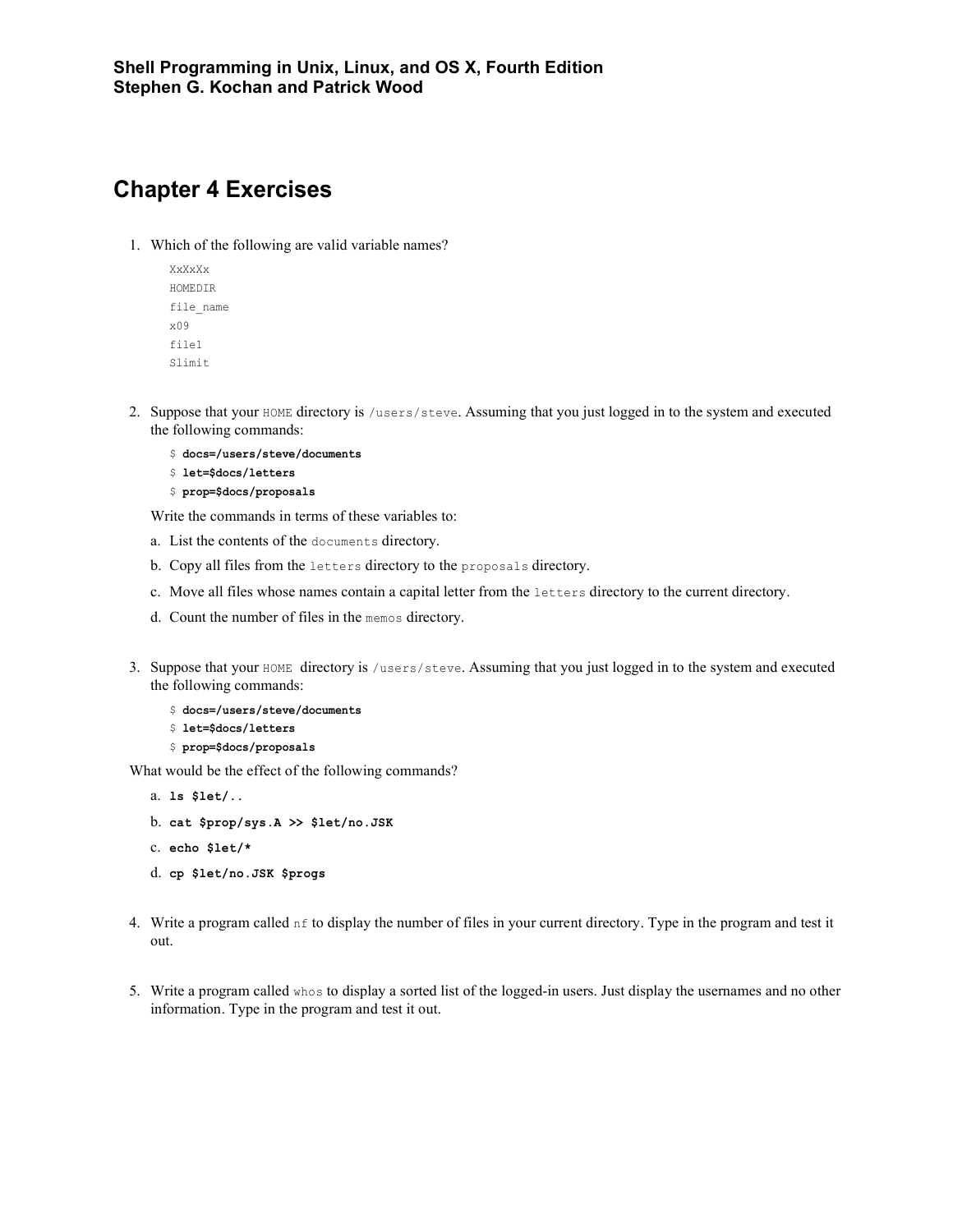# **Chapter 5 Exercises**

- 1. Given the following assignments:
	- \$ **x=\*** \$ **y=?** \$ **z='one** > **two** > **three'** \$ **now=\$(date)**
	- \$ **symbol='>'**

and these files in your current directory:

```
$ echo *
names test1 u vv zebra
```
What will the output be from the following commands?

```
echo *** error *** 
echo 'Is 5 * 4 > 18 ?'
echo $x
echo What is your name?
echo $y
echo Would you like to play a game?
echo "$y"
echo \*\*\*
```
2. Given the following assignments:

\$ **x=\*** \$ **y=?** \$ **z='one** > **two** > **three'** \$ **now=\$(date)** \$ **symbol='>'**

What would the output of the following commands?

```
echo $z | wc -l
echo \$$symbol
echo "$z" | wc -l
echo $\$symbol
echo '$z' I wc -l
echo "\"
echo _$now_
echo "\\"
echo hello $symbol out
echo \\
echo "\""
echo I don't understand
```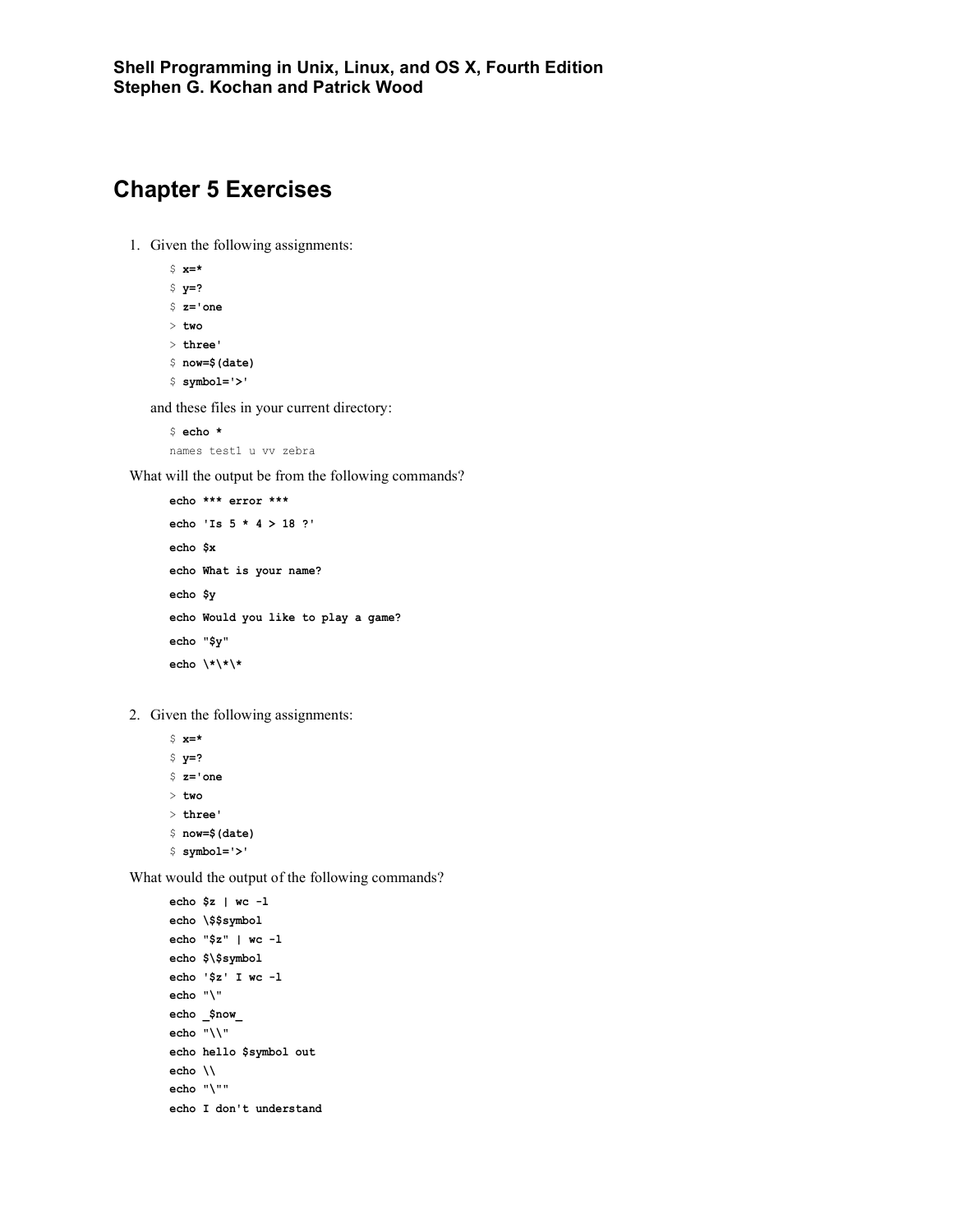- 3. Write the commands to remove all the space characters stored in the shell variable text. Be sure to assign the result back to text. First use tr to do it and then do the same thing with sed.
- 4. Write the commands to count the number of characters stored in the shell variable text. Then write the commands to count all the alphabetic characters. (Hint: Use sed and wc.) What happens to special character sequences such as  $\ln$  if they're stored inside text?
- 5. Write the commands to assign the unique lines in the file names to the shell variable namelist.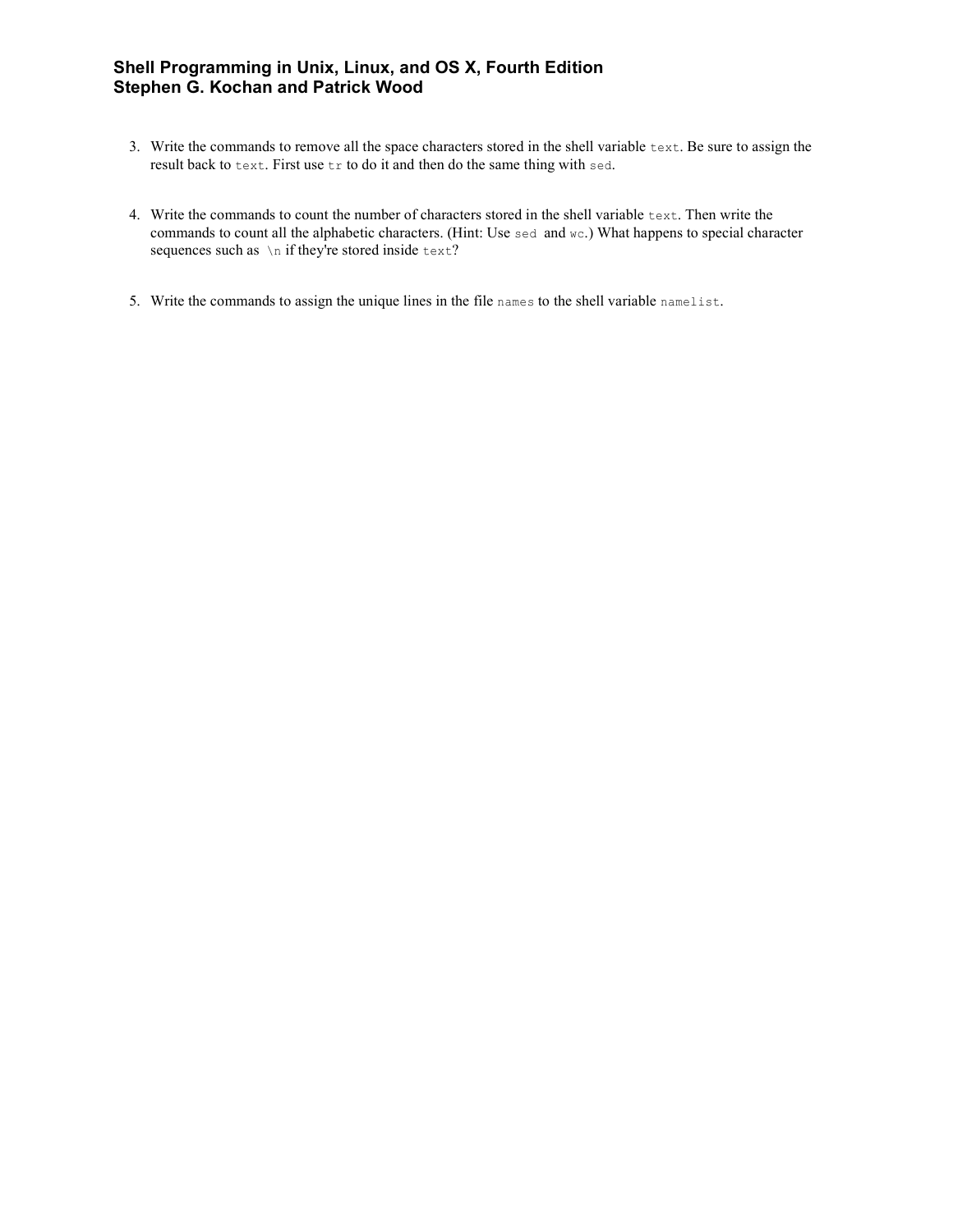#### **Chapter 6 Exercises**

- 1. Modify lu so that it ignores case when doing the lookup.
- 2. What happens if you forget to supply an argument to the lu program? What happens if the argument is null (as in, lu "")?
- 3. The program ison from this chapter has a shortcoming as shown in the following example:

```
$ ison ed
fred tty03 Sep 4 14:53
```
The output indicates that fred is logged on, while we were checking to see whether ed was logged on. Modify ison to correct this problem.

4. Write a program called twice that takes a single integer argument and doubles its value:

```
$ twice 15
30
$ twice 0
\mathbb O\boldsymbol{\mathsf{S}}
```
What happens if a non-integer value is typed? What if the argument is omitted?

5. Write a program called home that takes the name of a user as its single argument and prints that user's home directory. Specifically:

```
home steve
```
#### should print

/users/steve

if /users/steve is steve's home directory. (Hint: Recall that the home directory is the sixth field stored in the file /etc/passwd.)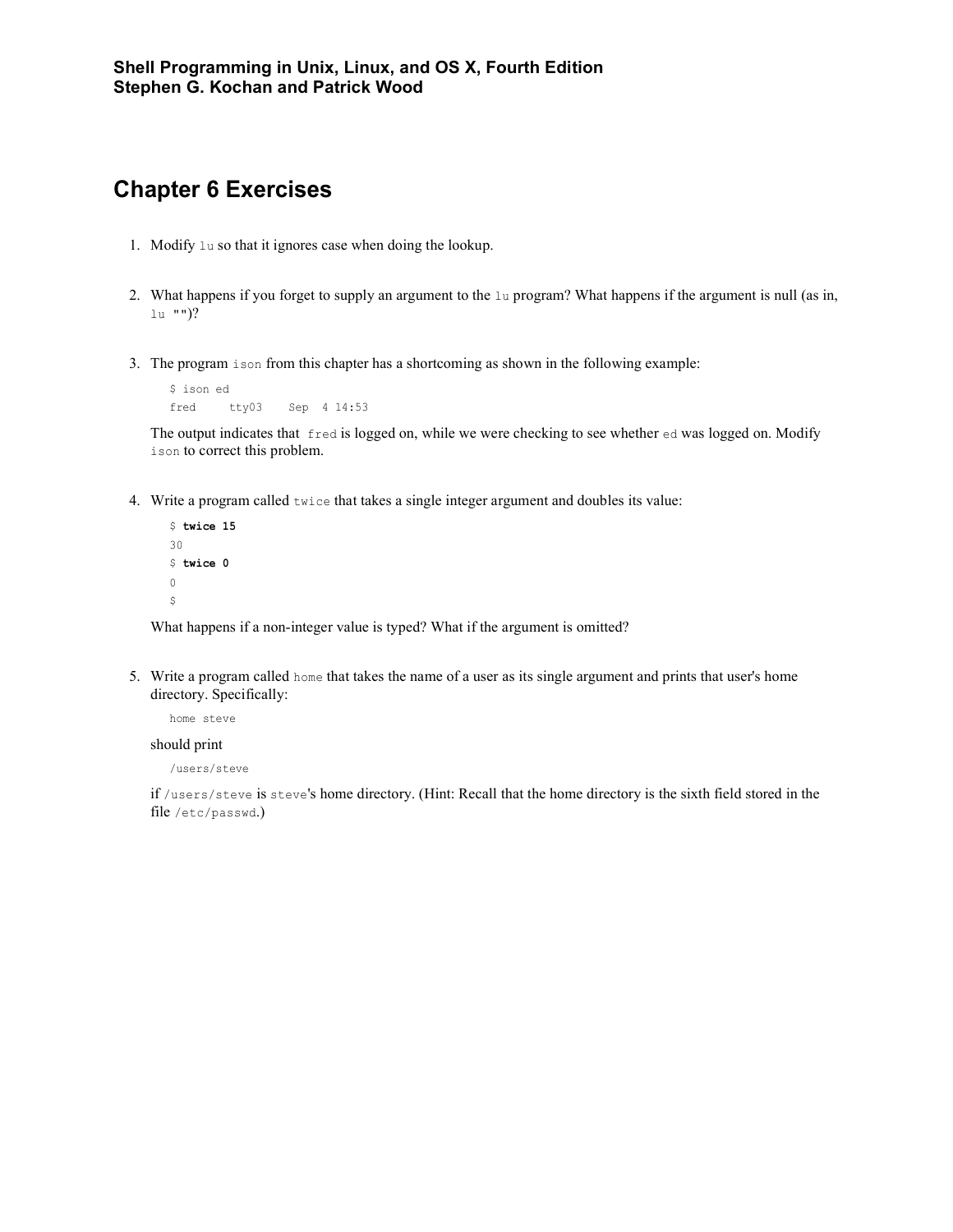## **Chapter 7 Exercises**

1. Write a program called valid that prints yes if its argument is a legal shell variable name and no otherwise:

```
$ valid foo_bar
yes
$ valid 123
no
```
2. Write a program called thetime that displays the time of day in am or pm notation rather than in 24-hour clock time.

```
$ date
Wed Aug 28 19:34:01 EDT 2002
$ thetime
7:21 pm
```
Suggestion: Use the shell's built-in integer arithmetic to convert from 24-hour clock time. Then rewrite the program to use a case command instead. Rewrite it again to perform arithmetic with the expr command.

3. Write a program called mysed that applies the sed script given as the first argument against the file given as the second. If the sed succeeds (that is, exit status of zero), replace the original file with the modified one. Thus:

mysed '1,10d' text

will use sed to delete the first 10 lines from text, and, if successful, will replace text with the modified file.

4. Write a program called isyes that returns an exit status of  $\circ$  if its argument is yes, and 1 otherwise. For purposes of this exercise, consider  $y$ , yes, Yes, YES, and Y all to be valid yes arguments:

```
$ isyes yes
$ echo $?
\Omega$ isyes no
$ echo $?
1
```
Write the program using an if command and then rewrite it using a case command. This program can be useful when reading yes/no responses from the terminal.

5. Use the date and who commands to write a program called conntime that prints the number of hours and minutes that a user has been logged on to the system (assume that this is less than 24 hours).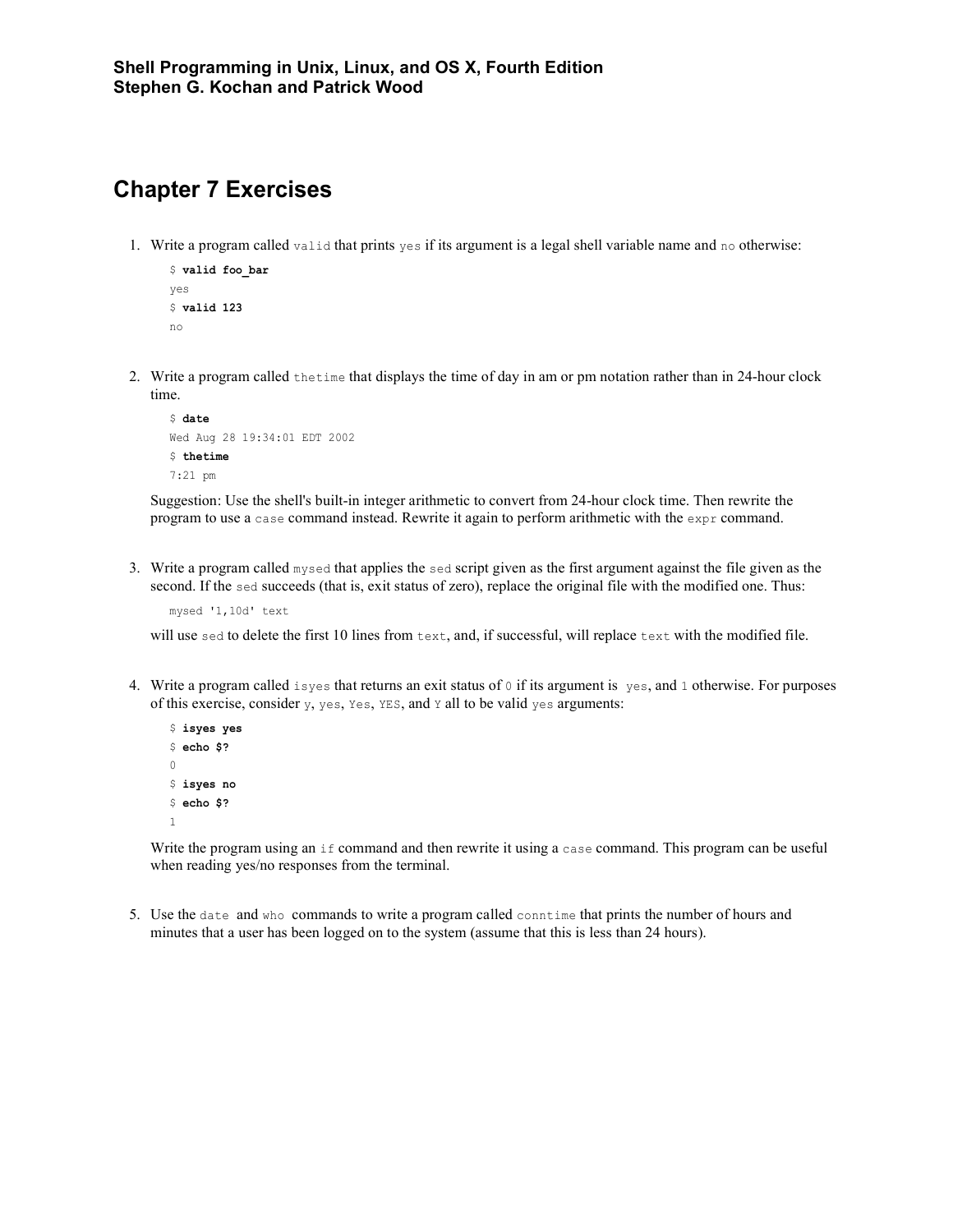#### **Chapter 8 Exercises**

1. Modify the prargs program to precede each argument by its number. Thus, typing

prargs a 'b c' d

should give the following output:

1: a 2: b c 3: d

2. Modify the waitfor program to also print the tty number that the user logs on to. That is, the output should look like:

```
sandy logged onto tty13
if sandy logs on to tty13.
```
3. Add a -f option to waitfor to have it periodically check for the existence of a file (ordinary file or directory) instead of for a user logging on. So typing:

```
waitfor -f /usr/spool/steve/newmemo &
```
should cause waitfor to periodically check for the existence of the indicated file and inform you when it does (by displaying a message or by mail if the -m option is also selected).

4. Add a -n option to waitfor that inverts the monitoring function. So

```
waitfor -n sandy
```
checks for sandy logging off the system, and

waitfor -n -f /tmp/dataout &

periodically checks for the removal of the specified file.

5. Write a shell program called wgrep that searches a file for a given pattern, just as grep does. For each line in the file that matches, print a "window" around the matching line. That is, print the line preceding the match, the matching line, and the line following the match. Be sure to properly handle the special cases where the pattern matches the first line of the file and where the pattern matches the last line of the file.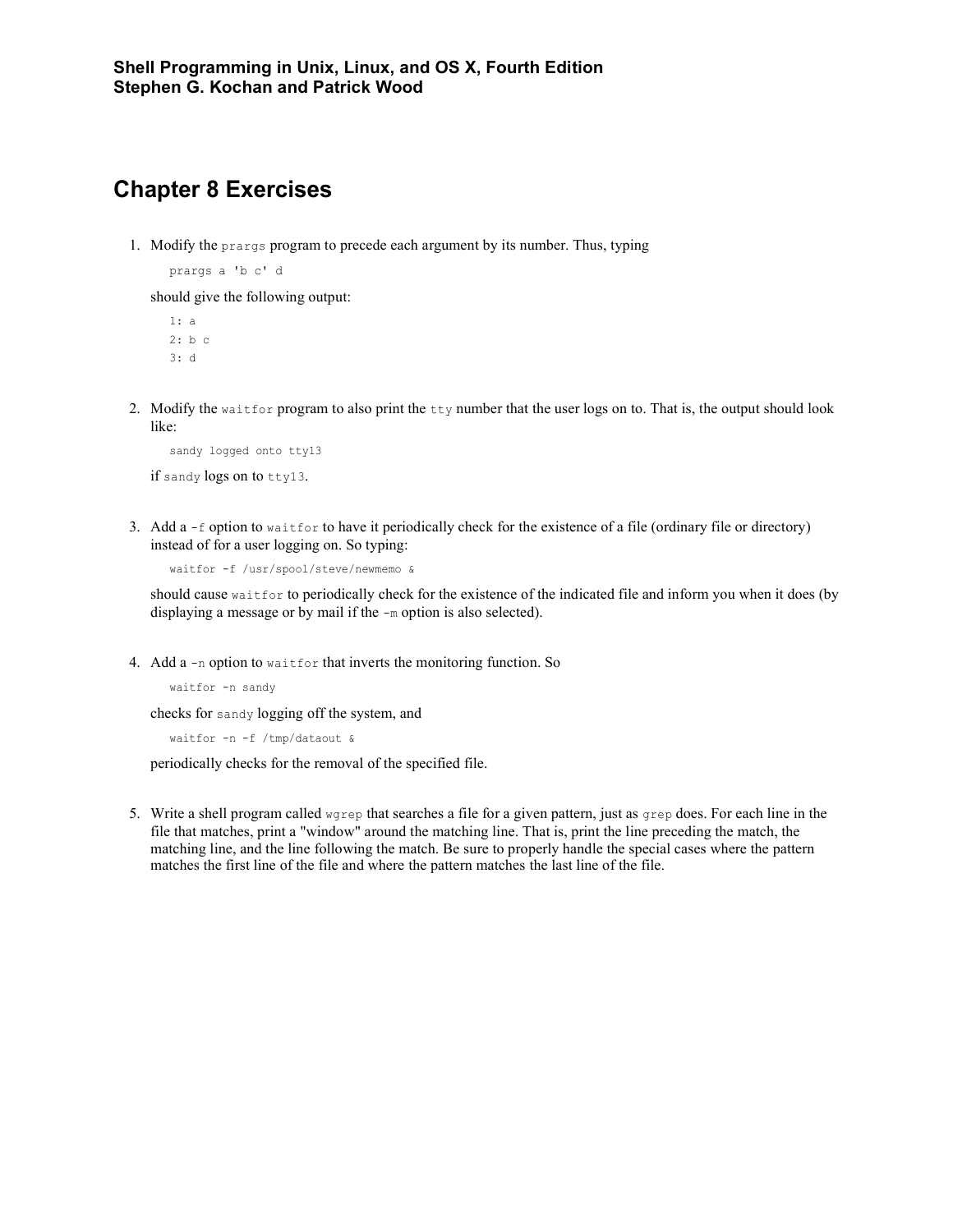## **Chapter 9 Exercises**

- 1. Write a program called mymv that does with the mv command what mycp does with the cp command. How many changes did you have to make to mycp to produce this new program?
- 2. Modify mycp to prompt for arguments if none are supplied. A typical execution of the modified version should look like this:

```
$ mycp
Source file name? voucher
Destination file name? voucher.sv
\hat{\varsigma}
```
Make sure that the program allows one or both of the files to be specified with filename substitution characters.

- 3. Add a  $-$ n option to  $m$ ycp that suppresses the normal check for the existence of the destination files.
- 4. Modify the addi command to loop until the user enters quit and to allow users to specify what function they want to apply to the pair of numbers given so that the following session would work.
	- \$ **addi 100 200** 300 **100 - 50** 50 **5 \* 5** 25 **5/5** error: not enough arguments given **quit**  $\hat{\mathcal{L}}$
- 5. Modify 1u from Chapter 6 to use  $\text{print}$  to print the name and phone number so that they line up in columns for names up to 40 characters in length (Hint: use cut  $-f$  and the fact that the fields in the phonebook are separated by tabs).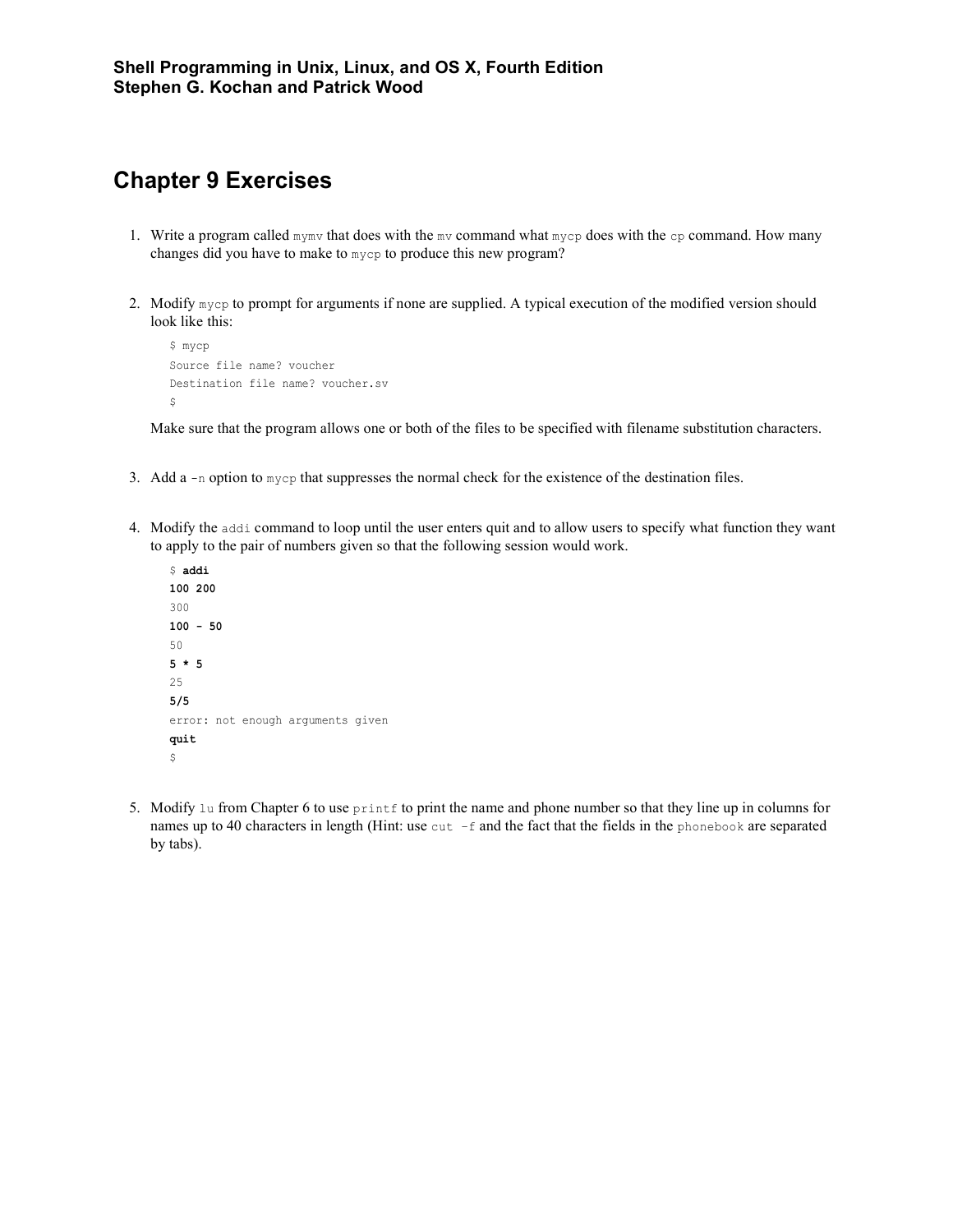## **Chapter 10 Exercises**

1. Write a program called myrm that takes as arguments the names of files to be removed. If the global variable MAXFILES is set, take it as the maximum number of files to remove without question. If the variable is not set, use 10 as the maximum. If the number of files to be removed exceeds this count, ask the user for confirmation before removing the files.

```
$ ls | we -l
25$ myrm * Remove them all
Remove 25 files (y/n)? n
files not removed
$ MAXFILES=l00 myrm *
$ ls
$ All files removed
```
If MAXFILES is set to zero, the check should be suppressed.

2. Here are two programs called prog1 and prog2:

```
$ cat prog1
e1=100
export e1
e2=200
e3=300 prog2
$ cat prog2
echo e1=$e1 e2=$e2 e3=$e3 e4=$e4
$
```
What output would you expect after typing the following:

```
$ prog1
$ e2=20; export e2
$ e4=40 prog1
```
3. Modify rolo from this chapter so that a person running the program can keep their phone book file in whatever directory they prefer. This can be done by requiring that the user have set a variable called PHONEBOOK to be the name of the phone book file. Check to make sure that it's a valid file and default to the phone book file being in their \$HOME directory if the variable's not set.

Here is an example:

```
$ PHONEBOOK=/users/steve/personal lu Gregory
Gregory 973-747-0370
$ PHONEBOOK=/users/pat/phonebook lu Toritos
El Toritos 973-945-2236
\ddot{\rm}
```
In the preceding example, we assume that the user steve has been granted read access to pat's phone book file.

4. Write a shell script checkpath that extracts each directory from the user's PATH and ensures that the directory exists and is readable. Report either error condition or confirm that the directory is correctly configured. Hint: directories in the PATH are separated by a colon (:).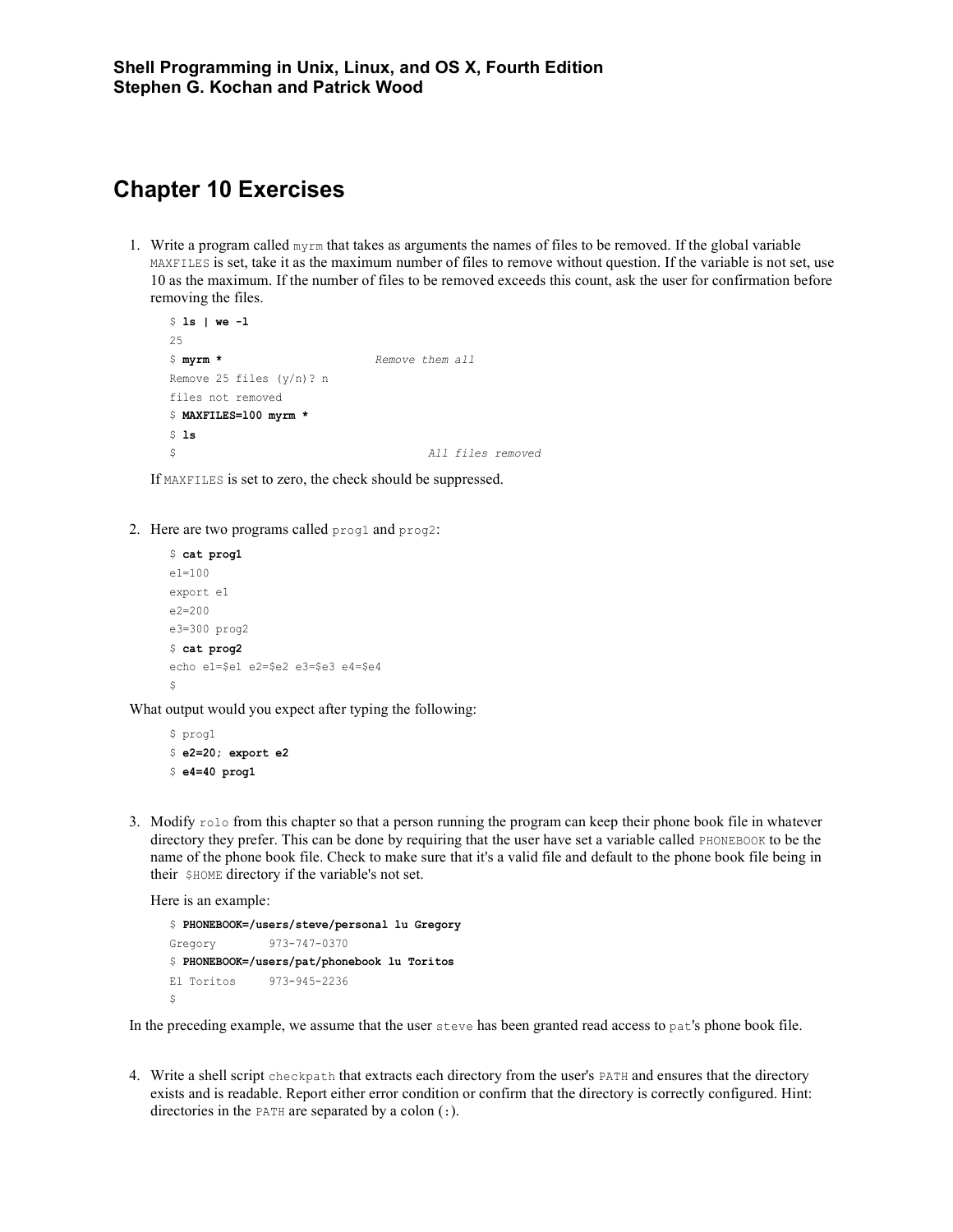5. Write a script cmprpaths that compares the directories specified in CDPATH and PATH, reporting on any that don't appear in both. For example, if

PATH="/bin:/usr/bin/:\$HOME/bin" CDPATH="\$HOME/bin:\$HOME/projects"

#### Then the program would report:

```
$ cmprpaths
```

```
/bin appears only in PATH
/usr/bin/appears only in PATH
$HOME/projects appears only in CDPATH
\mathop{\rm S}\nolimits
```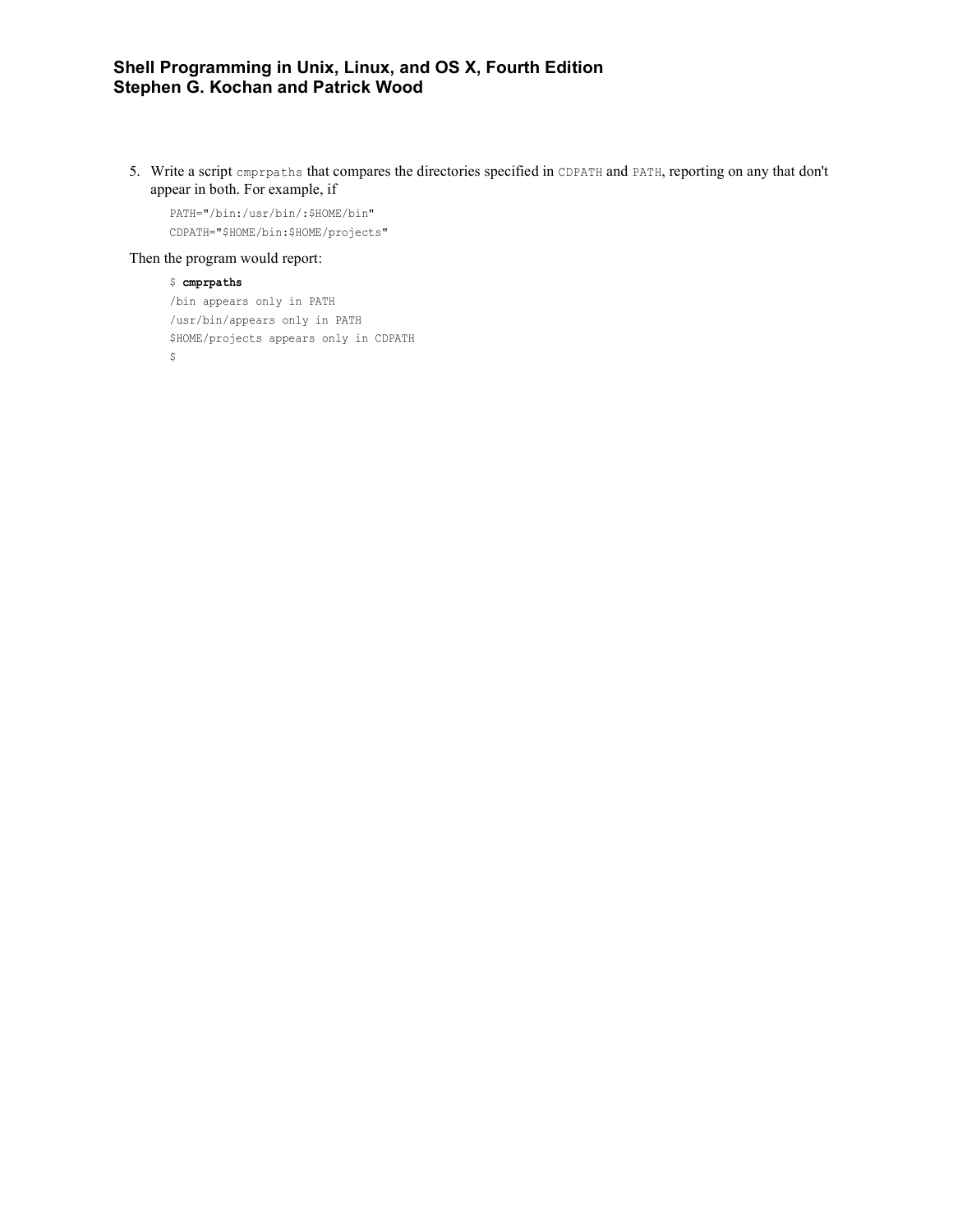#### **Chapter 11 Exercises**

1. Rewrite the home program from Exercise 5 in Chapter 6 to use IFS to extract the home directory from /etc/passwd. What happens to the program if one of the fields in the file is null, as in

```
steve:*:203:100::/users/steve:/bin/ksh
```
Here the fifth field is null  $(:).$ 

- 2. Using the fact that the shell construct  $\frac{1}{4}$  gives the number of characters stored in var, rewrite wc in the shell. Be sure to use integer arithmetic! (Notes: Change your IFS variable to just a newline character so that leading whitespace characters on input are preserved, and also use the -r option to the shell's read command so that terminating backslash characters on the input are ignored.)
- 3. Write a function called rightmatch that takes two arguments as shown:

```
rightmatch value pattern
```
where *value* is a sequence of one or more characters, and *pattern* is a shell pattern that is to be removed from the right side of *value.* The *shortest* matching pattern should be removed from *value* and the result written to standard output. Here is some sample output:

```
$ rightmatch test.c .c
test
$ rightmatch /usr/spool/uucppublic '/*'
/usr/spool
$ rightmatch /usr/spool/uucppublic o
/usr/spool/uucppublic
$
```
The last example shows that the rightmatch function should simply echo its first argument if it does not end with the specified pattern.

4. Write a function called leftmatch that works similarly to the rightmatch function developed in Exercise 3. Its two arguments should be as follows:

leftmatch *pattern value*

Here are some example uses:

```
$ leftmatch /usr/spool/ /usr/spool/uucppublic
uucppublic
$ leftmatch s. s.main.c
main.c
\mathsf{S}
```
5. Write a function called substring that uses the leftmatch and rightmatch functions developed in Exercises 3 and 4 to remove a pattern from the left and right side of a value. It should take three arguments as shown:

```
$ substring /usr/ /usr/spool/uucppublic /uucppublic
spool
$ substring s. s.main.c .c
main
$ substring s. s.main.c .o Only left match
```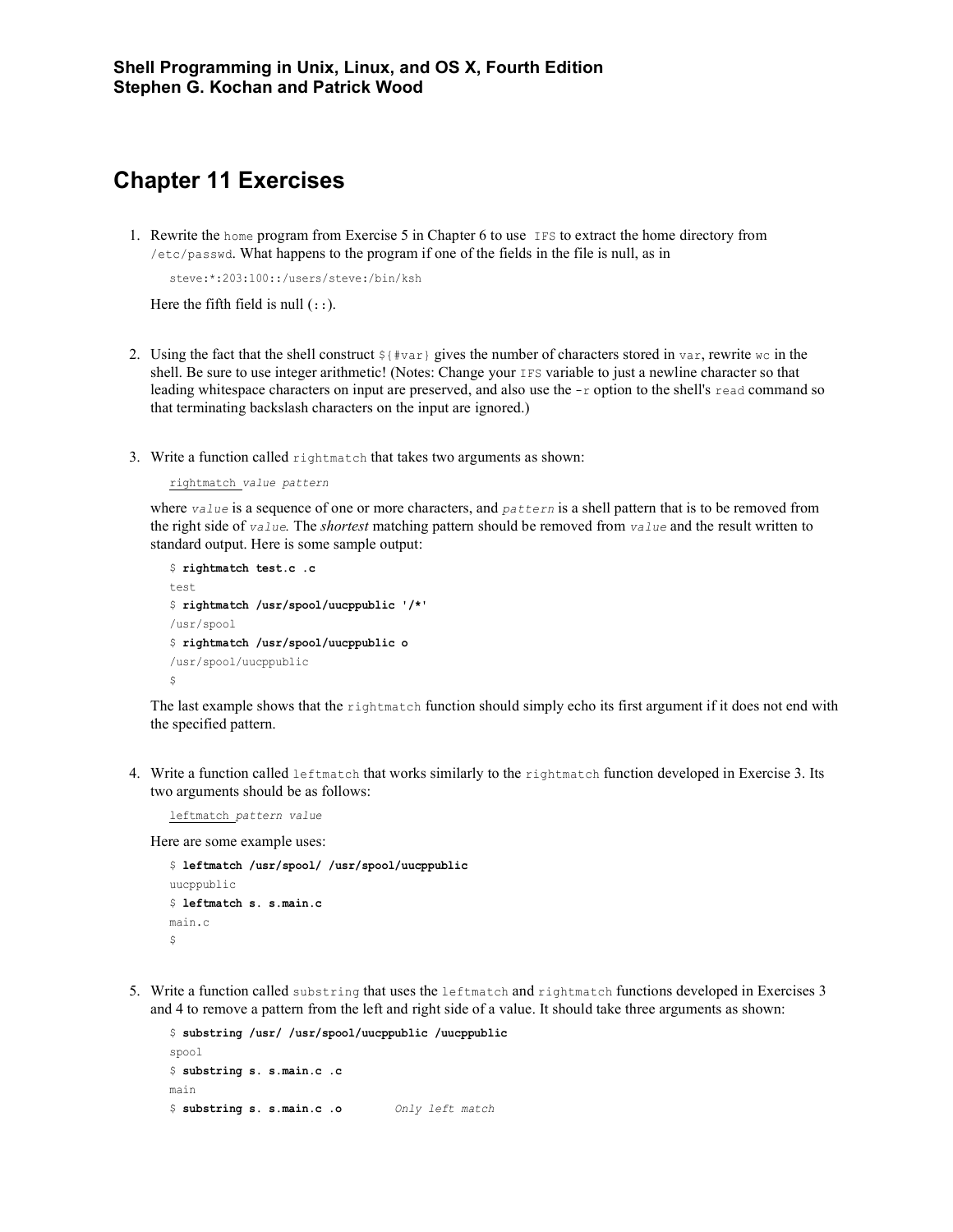```
main.c
$ substring x. s.main.c .o No matches
s.main.c
\mathfrak{s}
```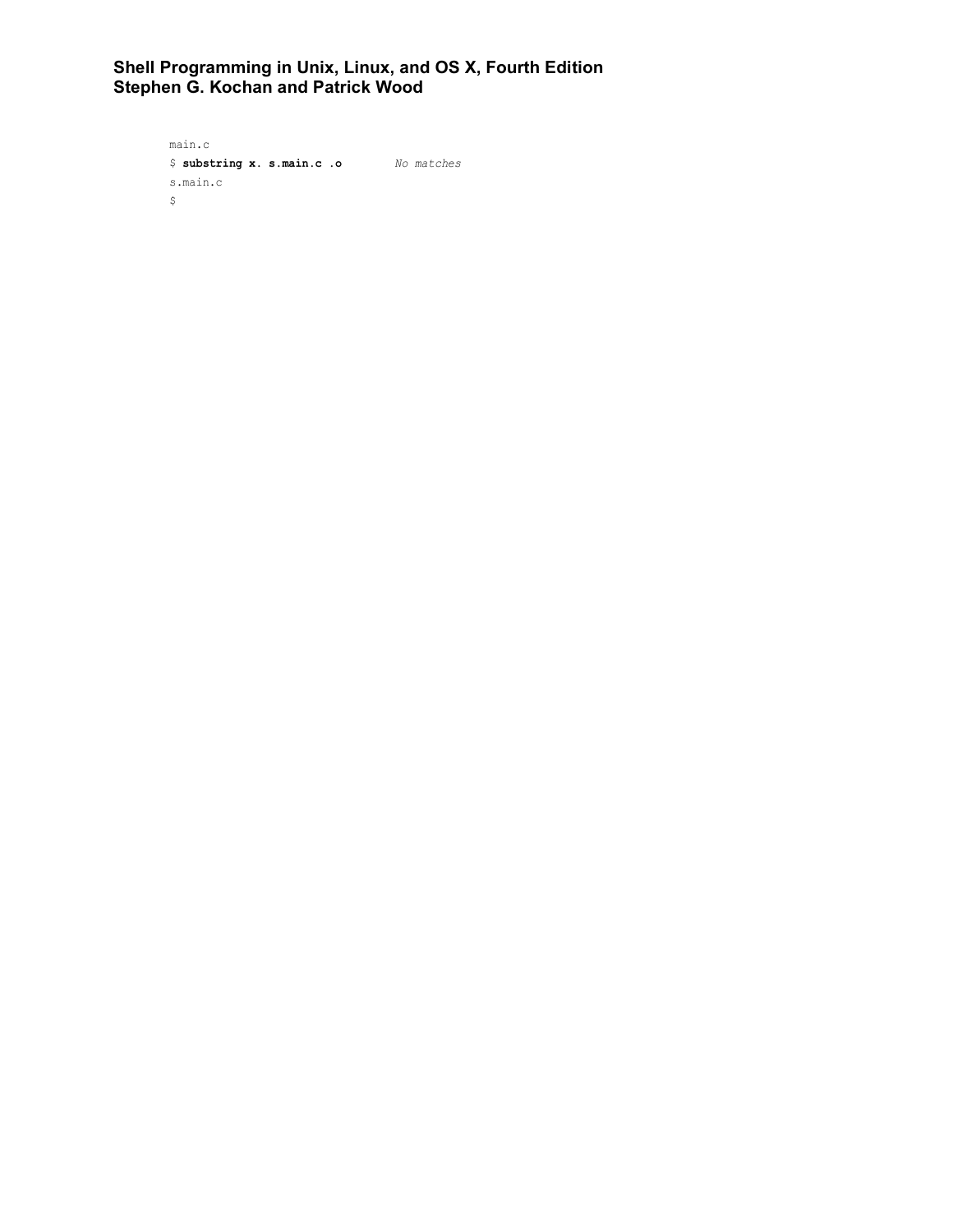# **Chapter 12 Exercises**

1. Using eval, write a program called recho that prints its arguments in reverse order. So

recho one two three

should produce

three two one

Assume that more than nine arguments can be passed to the program.

- 2. Write a script that counts how many times a user tries to quit the program with an interrupt (typically Control-C), showing the count and finally letting them quit on the fifth attempt. Tip: You'll need to use trap for this and the interrupt signal is SIGINT.
- 3. Write a script that lets users specify echo and wc command sequences, allowing them to use the word "pipe" to represent a pipe symbol. So input like:

echo this is a test pipe wc -w

should result in the script displaying 4 since there are four words in the invocation.

- 4. Modify the shar program presented in this chapter to handle directories: If the user specifies a directory instead of a file, it will archive every file within that directory and create the directory as needed when the archive is unpacked.
- 5. Modify shar to include in the archive the character count for each file and commands to compare the count of each extracted file against the count of the original file. If a discrepancy occurs, output an appropriate error message.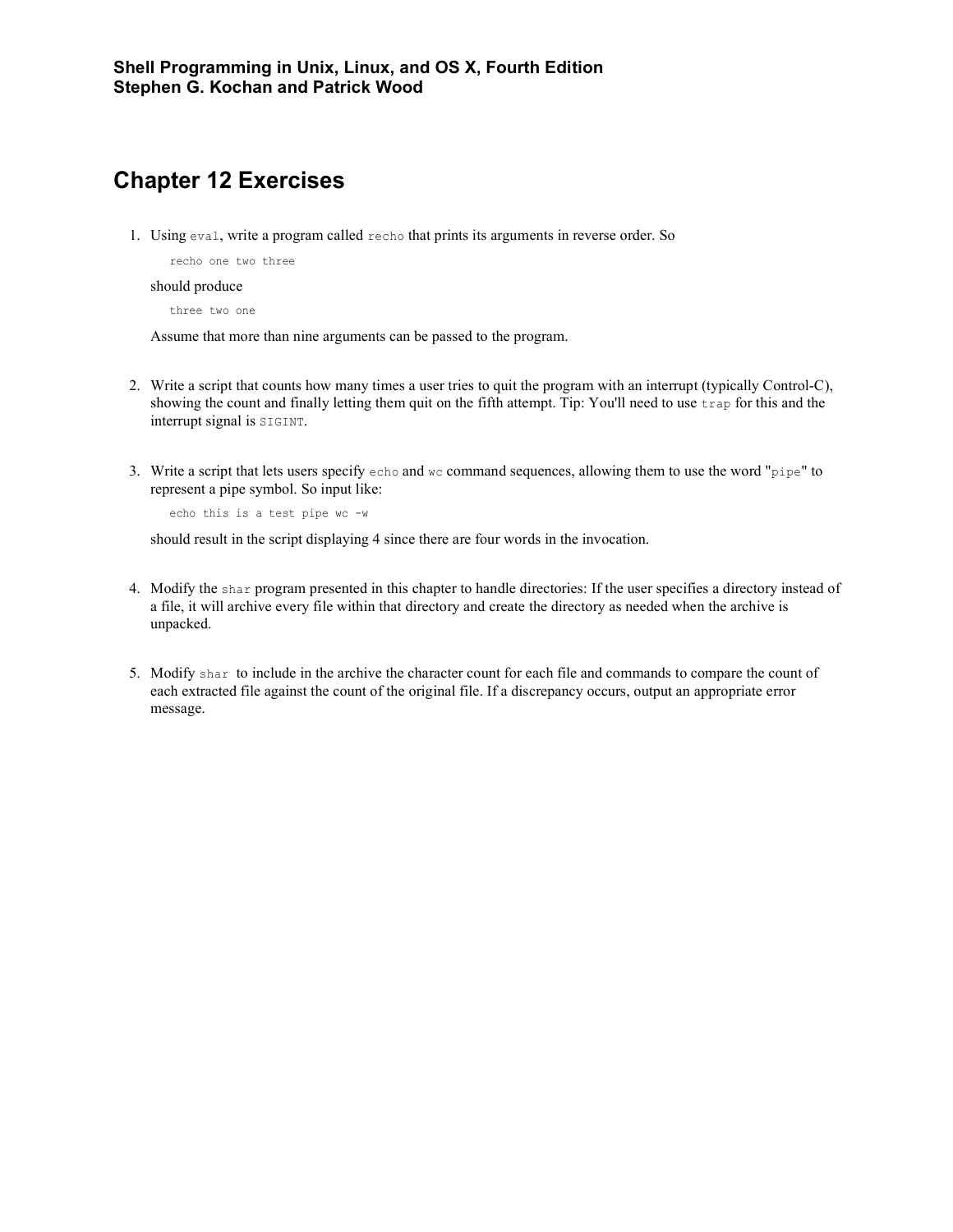## **Chapter 13 Exercises**

1. Add a  $-m$  command-line option to  $r \circ l \circ r$  to make it easy to look up someone and have the result emailed to the specified recipient. So

rolo -m john Susan

will result in john getting an email containing the result of a lookup for Susan in the phonebook.

- 2. After adding the  $-m$  option, add a  $-s$  option to specify that the mail message is only to be sent if there's one and only one match to the search query.
- 3. Can you think of other ways to use  $r \circ 1 \circ ?$  For example, could it be used as a small general-purpose database program (for example, for storing recipes or employee data)?
- 4. Modify rolo to look for a file .rolo in each rolo user's home directory that contains the full pathname to that user's phone book file. For example:

```
$ cat $HOME/.rolo
/users/steve/misc/phonebook
\mathsf{S}
```
5. Add the -u flag to rolo to allow you to look up someone in another user's phone book (provided that you have read access to it). For example:

\$ **rolo -u pat Pizza**

would look up Pizza in pat's phone book, no matter who is running rolo. The program can find pat's phone book by looking at .rolo in pat's home directory.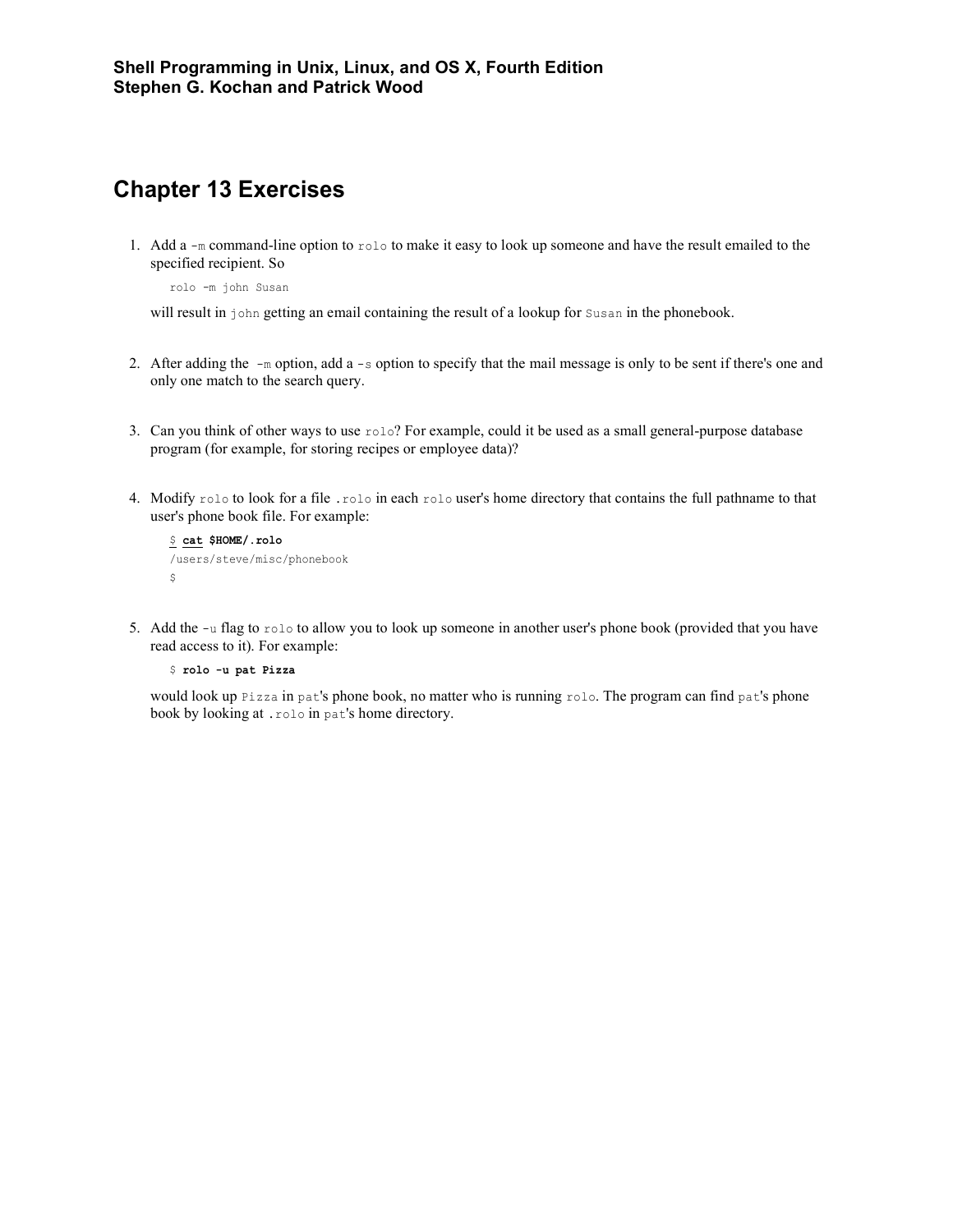## **Chapter 14 Exercises**

1. Write a function that prints all filenames in a specified directory hierarchy without using either ls or find. Its output should be similar to the output of the find command:

```
$ myfind /users/pat
/users/pat
/users/pat/bin
/users/pat/bin/ksh
/users/pat/bin/lf
/users/pat/bin/pic
/users/pat/chapt1
/users/pat/chapt1/intro
/users/pat/rje
/users/pat/rje/filel
```
(Hint: Bash and Korn shell functions can be recursive.)

2. Write a shell function called octal that converts octal numbers given as command-line arguments to decimal numbers and prints them out, one per line:

```
$ octal 10 11 12
8
9
10
\boldsymbol{\mathsf{S}}
```
(Korn shell users, remember that if you assign a decimal number to a variable when it's declared – for example, typeset -i d=10#0 – assignments to this variable from other bases are automatically converted to decimal.)

3. Modify the cdh function to filter out multiple occurrences of the same directory. The new function should work as shown:

```
$ cdh -1 0 /users/pat 
$ cdh
$ cdh
$ cdh –l
   0 /users/pat
\hat{\varsigma}
```
4. Modify the cdh function to set the prompt (PS1) to show the current directory; for example:

```
/users/pat: cdh /tmp
/tmp: cdh
/users/pat:
```
5. Modify the cdh function to allow the user to specify a partial name of a directory in the history file preceded by a dash:

```
/etc: cdh –l
  0 /users/pat
```